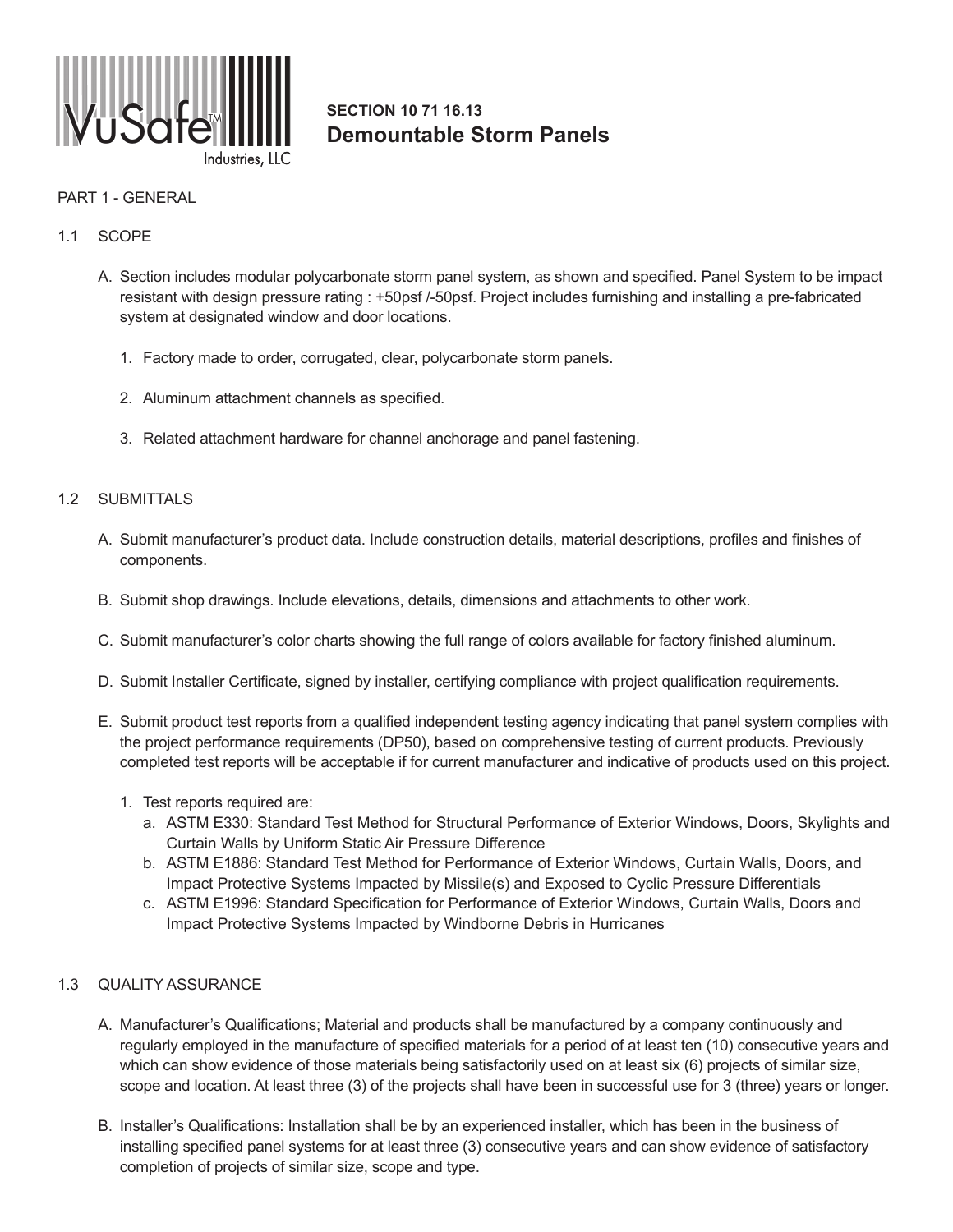- C. Performance Requirements: The manufacturer shall be responsible for the configuration and fabrication of the complete panel system in kit form.
	- 1. When requested, include structural analysis data signed and sealed by the qualified professional engineer responsible for their preparation.

### 1.4 DELIVERY STORAGE AND HANDLING

- A. Deliver panel system, components and materials in manufacturer's standard protective packaging.
- B. Panels to be clean and free of dust.

### 1.5 WARRANTY

- A. Submit manufacturer's written warranty agreeing to repair or replace defective polycarbonate panels for a period of 5 years; aluminum surface finishes for a period of 5 years.
- B. Submit installers written warranty to repair or replace defects in workmanship within 1 year of the date of completion.

### PART 2 - PRODUCTS

### 2.1 MANUFACTURER

- A. As a Basis-of-Design, details and specifications have been based upon products manufactured by VuSafe Industries, LLC (888-232-2331) or approved equal.
- B. References to named manufacturers shall be construed only as establishing the quality of materials and workmanship to be used under this section, and shall not, in any way, be construed as limiting competition. Products used shall be those upon which the design is based, or shall be equal products approved in advance by the Architect.

### 2.2 STORM PANELS

- A. Provide polycarbonate panels of corrugated shape and with nominal 14" coverage width. Each panel shall have 2 corrugations. Panels shall be factory pre-cut to length and key hole punched top and bottom at 6.134 inch intervals. Panel spans shall not exceed values established by the manufacturer or as established by approved test reports.
	- 1. Clear panels to have consistent visual transparency with minimal optical distortion.
	- 2. Panel Wall Thickness: .110inches
	- 3. Panel Clips made of fiber/nylon and affixed to each panel per manufacturers requirements.
	- 4. 100% Bayer Makrolon Resin # 3103 (UV stabilized).
	- 5. Corrugation peaks and valleys must match for efficient stacking and storage.
	- 6. No center storm bracing. Panels shall affix at top and bottom in accordance with manufacturers tested and approved attachment guidelines.
	- 7. Panels shall bear permanent markings specifying testing compliance in accordance with ASTM E330, E1886 and E1996.
	- 8. Number panels to corresponding window location number.

### 2.3 PANEL ATTACHMENT CONDITION AT HEADER

### A. **Install Using Ultra-H Retention Profile**

- 1. Extruded Aluminum alloy with T-5 temper.
- 2. H-Header / U- Header (interchangeable) with integral positive lock channel.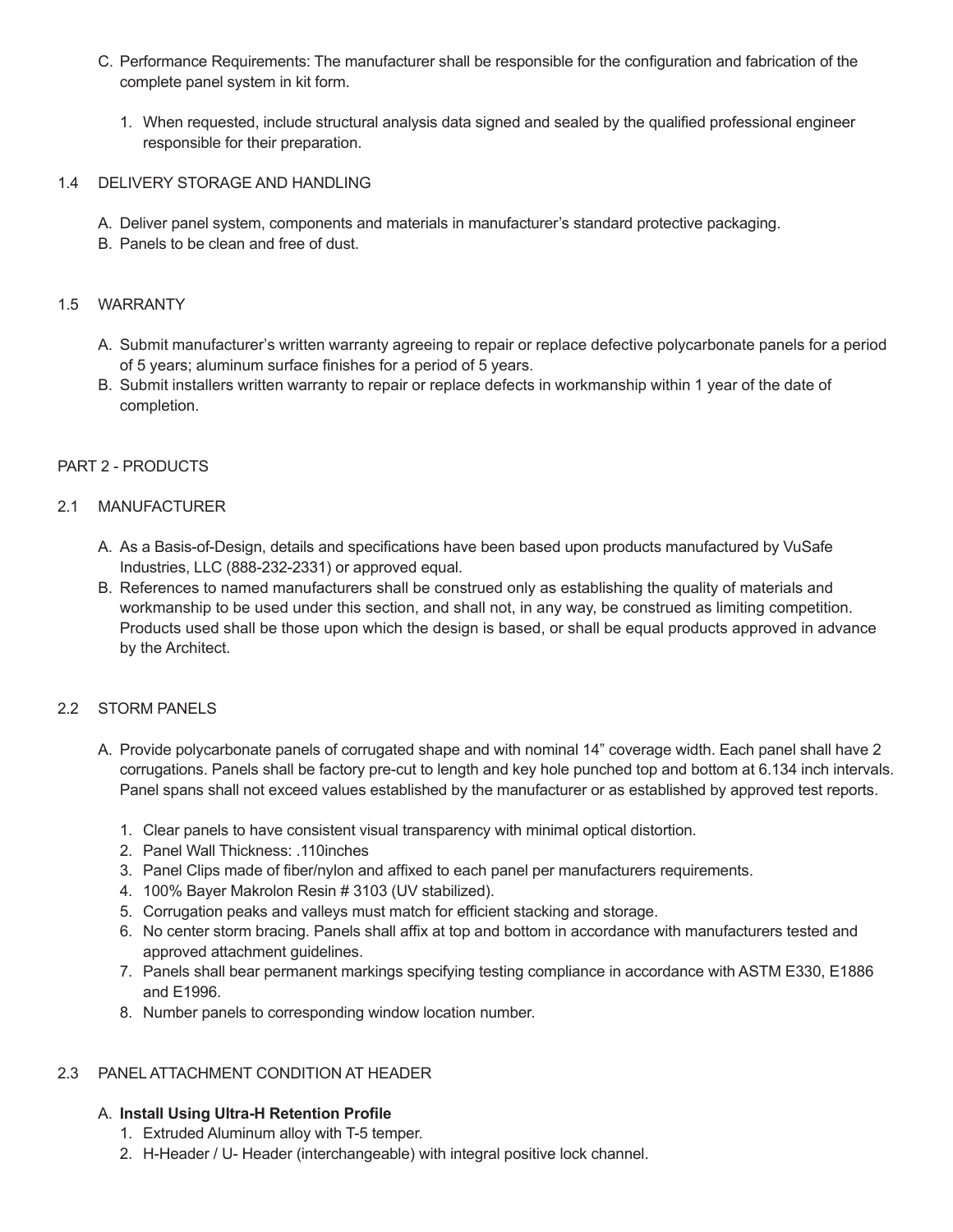- 3. H-header is nominal size: 2.72" X 4.19"
- 4. Attach with minimum #14 stainless steel screw with at least 1-1/2" embedment into structure.
- 5. Beauty caps to cover screw heads for aesthetic purposes
- 6. Install Panel Clips made of fiber/nylon as supplied and specified by manufacturer.

### B **Install Using Hurricane Hooks**

- 1. Fiber-nylon casting as supplied by manufacturer- standard color
- 2. Attach with minimum #14 stainless steel screw with at least 1-1/2" embedment into structure.

### C. **Install Using Ultra-F Track**

- 1. Extruded Aluminum alloy with T-5 temper.
- 2. H-header is nominal size: 1.44" x 2.00"
- 3. Attach with minimum #14 stainless steel screw with at least 1-1/2" embedment into structure.
- 4. Beauty caps to cover screw heads for aesthetic purposes.
- 5. Furnish  $\frac{1}{4}$  x 20 track bolts, min.  $\frac{3}{4}$ " length.
- 6. Furnish Zinc plated washer wing nuts.
- 7. Furnish polycarbonate washers as supplied and specified by manufacturer.

### D. **Install Using Direct Mount Hardware**

- 1. Install Panel Mate anchors to accept  $\frac{1}{4} \times 20$  threaded attachment, male or female type.
- 2. Zinc plated washer wing nuts for male type or  $\frac{1}{4} \times 20$  pan-head screws for female type.
- 3. Furnish polycarbonate washers as supplied and specified by manufacturer.

# E. **Adjust Depth of Surface Mounting Plane With Mating Profiles**

- 1. Extruded aluminum alloy with T-5 temper
- 2. Incremental size channels mated to mounting channels to required projection.

# 2.4 PANEL ATTACHMENT CONDITION AT SILL

# A. **Install Using Ultra-F Track**

- 1. Extruded Aluminum alloy with T-5 temper.
- 2. H-header is nominal size: 1.44" x 2.00"
- 3. Attach with minimum #14 stainless steel screw with at least 1-1/2" embedment into structure.
- 4. Beauty caps to cover screw heads for aesthetic purposes.
- 5. Furnish ¼ x 20 track bolts, min. ¾" length.
- 6. Furnish Zinc plated washer wing nuts.
- 7. Furnish polycarbonate washers as supplied and specified by manufacturer.

### B. **Install Using Direct Mount Hardware**

- 1. Install Panel Mate anchors to accept  $\frac{1}{4} \times 20$  threaded attachment, male or female type.
- 2. Furnish zinc plated washer wing nuts for male anchor type or  $\frac{1}{4} \times 20$  pan-head screws for female anchor type.
- 3. Furnish polycarbonate washers as supplied and specified by manufacturer.

# 2.5 DEPTH OF SURFACE MOUNTING PLANE

# A. **Adjust Depth of Mounting Plane Using Mating Profiles.**

- 1. Extruded aluminum alloy with T-5 temper
- 2. Incremental size channels mated to mounting channels to required projection.

### 2.6 SURFACE FINISHES

- 1. Color selected from manufacturer's standard colors.
- 2. Custom Color\_\_\_\_\_\_\_\_\_\_\_\_\_\_\_\_\_\_as specified by project architect.